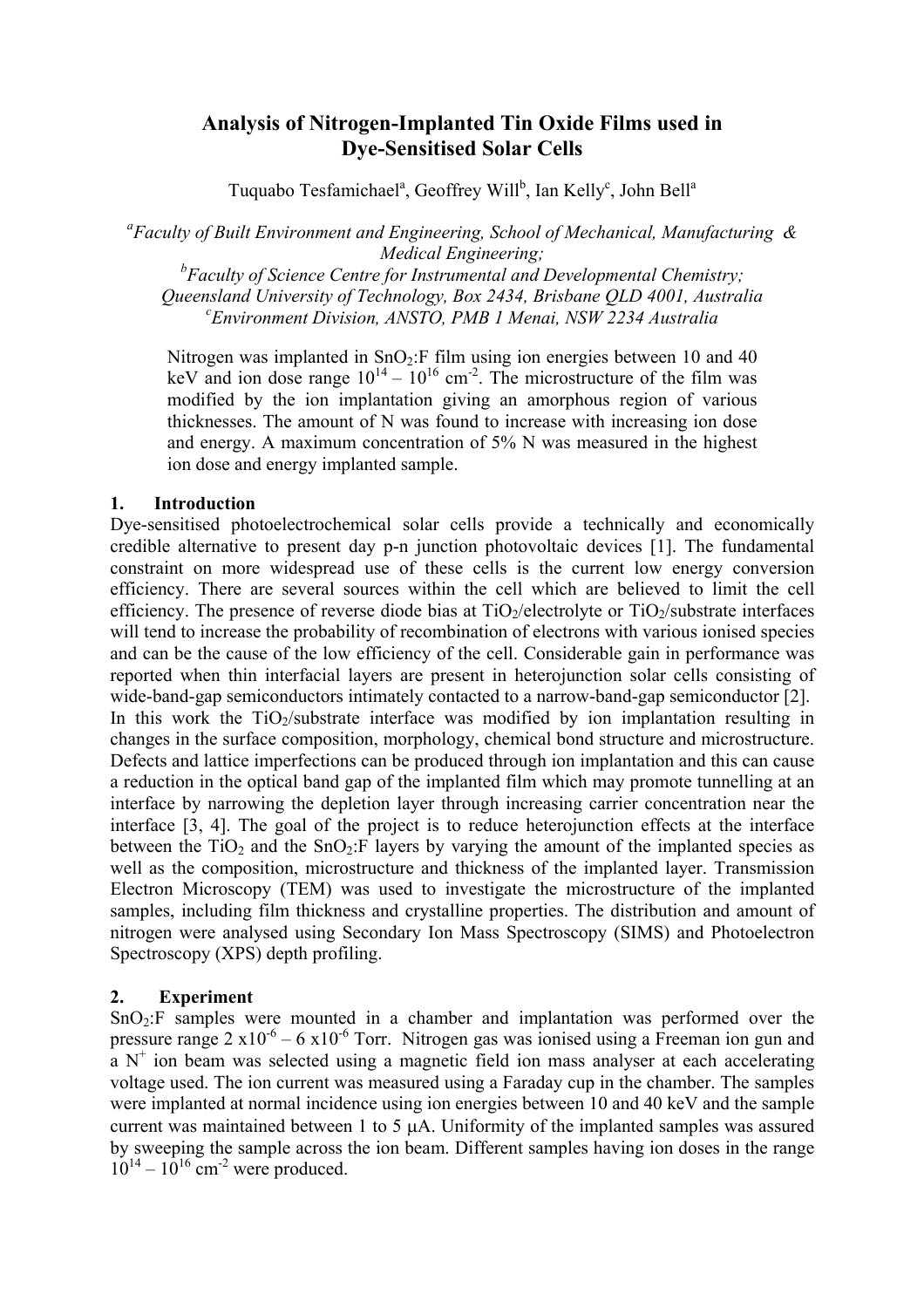#### **3. Results**

Fig. 1 shows TEM cross-sectional images of two  $SnO<sub>2</sub>:F$  samples implanted with N at 10 keV and 40 keV for ion dose of  $10^{16}$  cm<sup>-2</sup>. The implanted layer has a thickness of about 30 nm and 110 nm for the 10 keV and 40 keV ion energies, respectively. In the implanted region a distinct amorphous layer can be observed at the surface of a polycrystalline region. It is suspected that implantation enhanced diffusion that could result in partial annealing of the amorphous region leading to the polycrystalline grains [5].





Fig. 1 Cross-sectional TEM image of  $N^+$ implanted  $SnO<sub>2</sub>:F$  films implanted at ion energies of (a) 10 keV and (b) 40 keV. Both films have ion dose of  $10^{16}$  cm<sup>-2</sup>.

 $\frac{1}{2}$ . 2a shows the SIMS depth profile of a sample implanted at 10 keV for an ion dose of 10<sup>16</sup>  $\text{cm}^2$ . The sample was etched until the intensity of N became almost zero, which is about 200 nm of thickness. A peak in N intensity can be observed at a thickness of 23 nm. Fig. 2b shows a skewed gaussian distribution of N at 10 keV obtained using a SRIM-2000 simulation by assuming the density of  $SnO<sub>2</sub>$  to be 3.34 g/cm<sup>3</sup>. In the figure an intensity maximum located at about 35 nm may be observed and this peak is close to the result obtained from SIMS analysis (Fig. 2a). The calculated ion ranges for the 10 keV and 40 keV samples were 35 nm and 120 nm, respectively, which are in good agreement with the experimental results (Fig. 1).



Fig. 2 Depth profile of N implanted  $SnO<sub>2</sub>:F$  film obtained by (a) SIMS analysis and (b) SRIM-2000 simulation.

The relative intensity of N at the surface of the film decreases with increasing ion dose and a given ion energy. Fig. 3a shows the N/Sn intensity ratio of  $SnO<sub>2</sub>:F film implanted at 10 keV$ and various ion doses. This result can be attributed to the effect of sputtering (surface erosion) from the films during implantation. When samples were exposed to the ion beam for long periods of time the erosion of earlier implanted N species from the surface of the film at a given energy can be higher resulting in the relative decrease in N/Sn. Fig. 3b shows the N/Sn intensity ratio as a function of etched thickness for different implantation energies having an ion dose of  $10^{14}$  cm<sup>-2</sup>. From the figure it can be observed that the relative intensity of N decreases with increasing implantation energy. Using SRIM-2000 simulations, the sputtering yield of Sn was found to decrease with increasing ion energy for a given number of ions. The sputtering rate of Sn bombarded by nitrogen decreases by 0.65 times as the implantation energy increases from 10 keV to 40 keV. The sputtering (erosion) of earlier implanted N during implantation can also be expected to increase with increasing implantation energy.